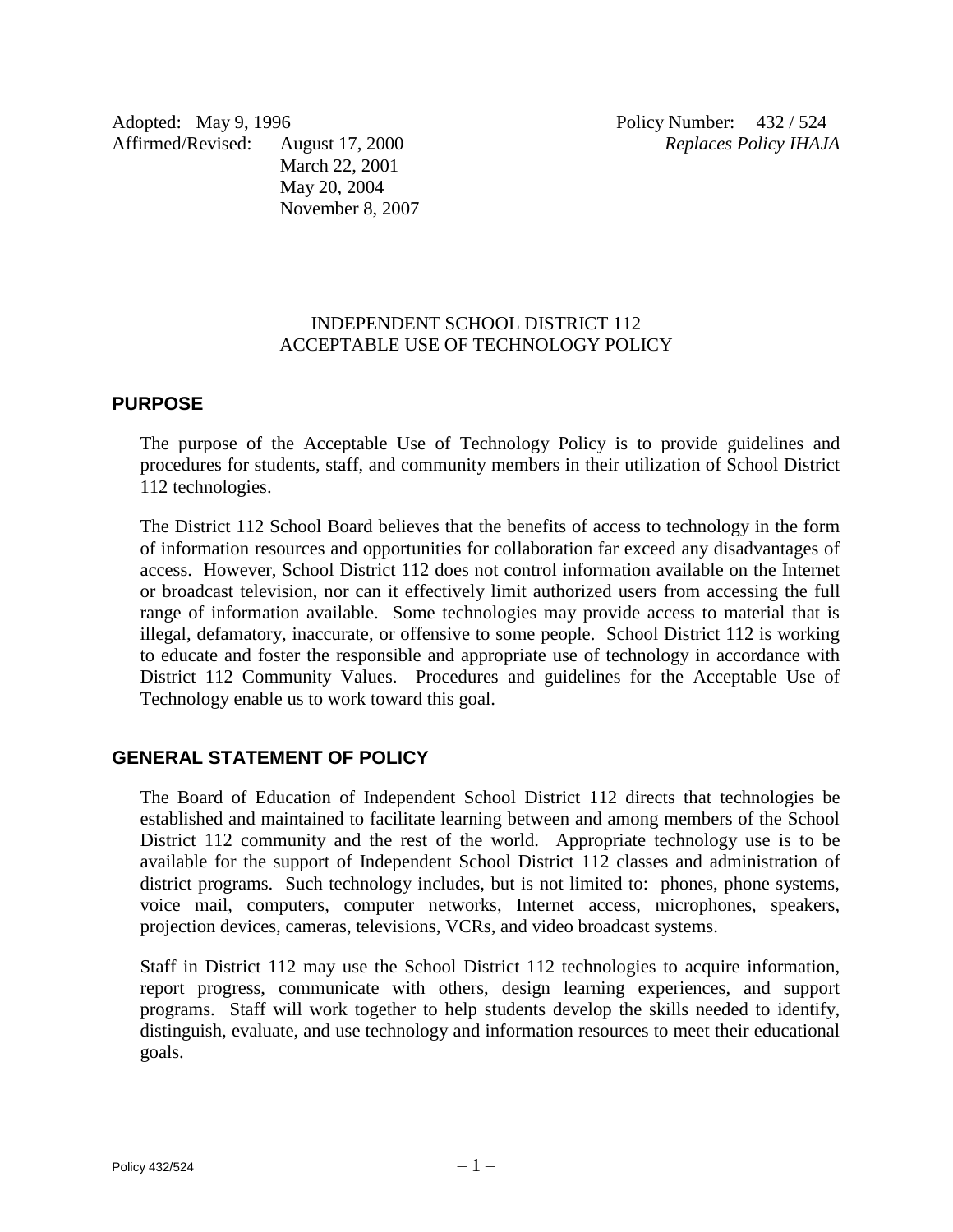Students in School District 112 utilize technology to search for information or create products to meet their educational needs and to communicate with other individuals in the pursuit of learning. Community members in School District 112 may also be granted access needed to support the mission of District 112 Public Schools.

The use of District 112 technology is in support of learning and consistent with the educational objectives of School District 112. Occasional and incidental personal use is allowed. Any use of technology that adversely affects learning, teaching, or the operation of the District is prohibited and will be dealt with in accordance with applicable laws, or employee or student policies. Any use that jeopardizes district resources is also prohibited.

District 112 seeks to provide safe internet access for students and staff, free from visual depictions that are obscene, contain child pornography, or are deemed harmful to minors. To reach this goal, the district has the right to place reasonable restrictions on the material accessed or posted through the system. Students and staff are expected to follow the rules set forth in District 112's policies, procedures, and the law in the use of District 112 internet services.

**Legal Reference**: 17 U.S.C.101 et. seq. (Copyrights) 15 U.S.C. 6501 et. seq. Children's Internet Protection Act of 2000 (CIPA) 47 U.S.C. 254 47 C.F.R. 54.520 (FCC rules implementing CIPA) Title III of the Elementary and Secondary Education Act of 1965, 20 U.S.C. 1601, et seq., as amended Minn. Stat 125B.15 to 125B.25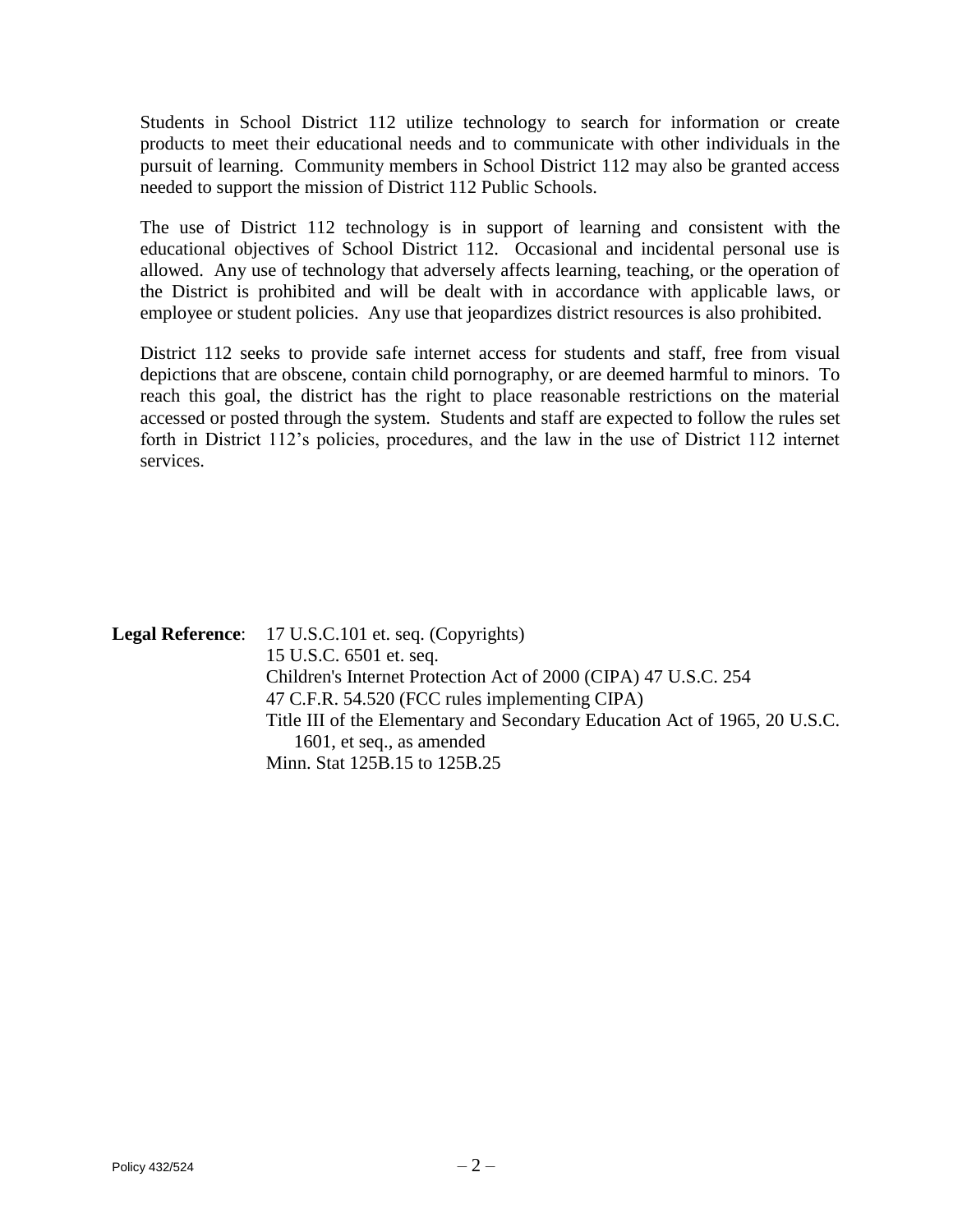# INDEPENDENT SCHOOL DISTRICT 112 ACCEPTABLE USE OF TECHNOLOGY POLICY PROCEDURES

All users of School District 112 Technology are guests on our computers, network, Internet, cameras, phones, and other equipment. As guests, exemplary behavior is required. It is anticipated that guests will preserve the technologies they use. As a learning resource, technology is similar to information in books and magazines. Visiting sites on the network is similar to taking field trips. Communicating with others via technology is subject to the same expectations of appropriate conduct as face-to-face communication. District 112 policies for those situations apply to technology use as well.

Users of School District 112 Technology are expected to follow all procedures, guidelines, and policies of Independent School District 112 in addition to those set forth in this document. Conduct that is inappropriate or inconsistent with Community Values or District 112 policies will not be tolerated and will be subject to loss of technology privileges and other appropriate action. The Acceptable Use of Technology Policy applies to all users of audio, data, print, video, voice, and other types of technology.

#### **Privileges**

**Data Privacy:** Staff or parents must notify the school principal in writing each school year if they do not wish their identified pictures to be used in School District 112 publications.

#### **Limited Expectation of Privacy**:

- a. By authorizing use of the school district system, the school district does not relinquish control over materials on the system or contained in files on the system. Users should expect only limited privacy in the contents of personal files on the school district system.
- b. Routine maintenance and monitoring of the school district system may lead to a discovery that a user has violated this policy, another school district policy, or the law.
- c. An individual investigation or search will be conducted if school authorities have a reasonable suspicion that the search will uncover a violation of law or school district policy.
- d. Parents have the right at any time to investigate or review the contents of their child's files and e-mail files. Parents have the right to request the termination of their child's individual account at any time.
- e. School district technology users should be aware that the school district retains the right at any time to investigate or review the contents of their files and e-mail files. In addition, school district technology users should be aware that data and other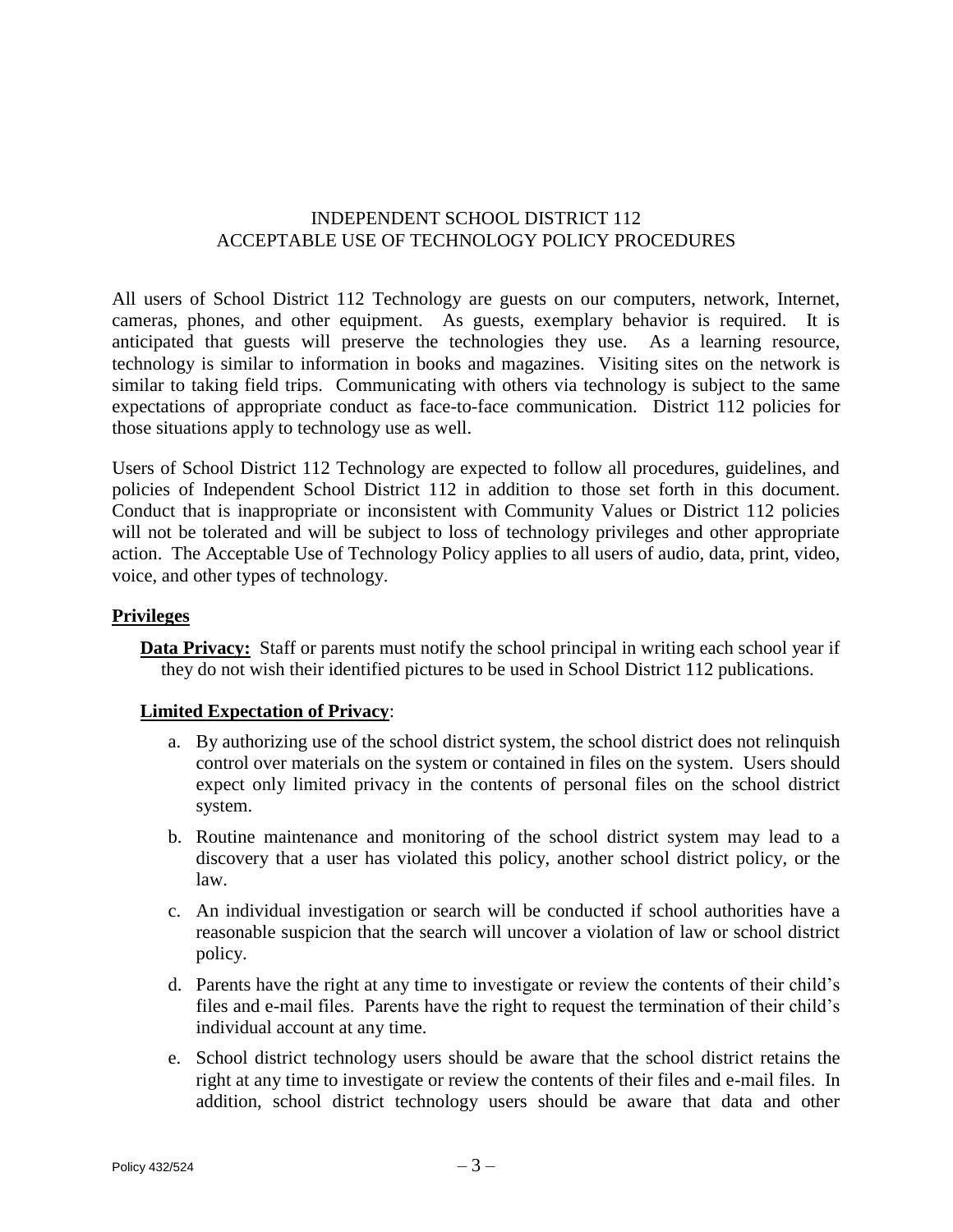materials in files maintained on the school district system may be subject to review, disclosure or discovery under Minnesota Statutes, Chapter 13 (the Minnesota Government Data Practices Act).

- f. The school district will cooperate fully with local, state and federal authorities in any investigation concerning or related to any illegal activities or activities not in compliance with school district policies conducted through the school district system.
- **Access:** All staff and students of School District 112 will be granted access to technology services that are appropriate. Technology is used for the purposes of District 112 instruction and operations. An adult will monitor student use of technology equipment.
- **Safety:** To the extent possible, users of the School District 112 Technology will be protected from harassment or unwanted or unsolicited contact. Individual users are expected to help with this undertaking. Any user who receives threatening or unwelcome communications should bring them to the attention of an administrator.
- **Use of Images:** Publicity for School District 112 includes the possibility of the publication of photos or videos. These include school and district flyers, newspapers, yearbooks, web pages, news shows, and other communications. Staff, activity participants, and award winners may have pictures identified by name.
- **Filtering:** Parents and users must be aware that there are many services available on the Internet that could potentially be offensive to users. School District 112 does not condone the use of such materials. **Filtering of web content will be used for the safety of our users**. School District 112 cannot control the content of other computer systems, nor can they prevent access to all such services through filtering. **Individual users must take responsibility for their own actions to avoid those areas.**
- **Intellectual Freedom:** School District 112 provides a free and open forum for expression, including viewpoints that are strange, unorthodox, or unpopular. Personal attacks or sending unwelcome or threatening email messages are not an acceptable use of the school district network. **School District 112 does not officially endorse any opinions stated in productions created with our technologies**. Any statement of personal belief is implicitly understood to be representative of the author's individual point of view, and not that of School District 112.

#### **User Responsibilities**

It is the users' responsibility to adhere to the standards set by their community and the school district. Specifically:

- **Use appropriate language**: Users must use language appropriate for school situations as indicated by school codes of conduct. Personal attacks are an unacceptable use.
- **Adhere to the rules of copyright:** Users must respect all copyright issues regarding fair use, duplicating, software, information, and attributions of authorship. Copying or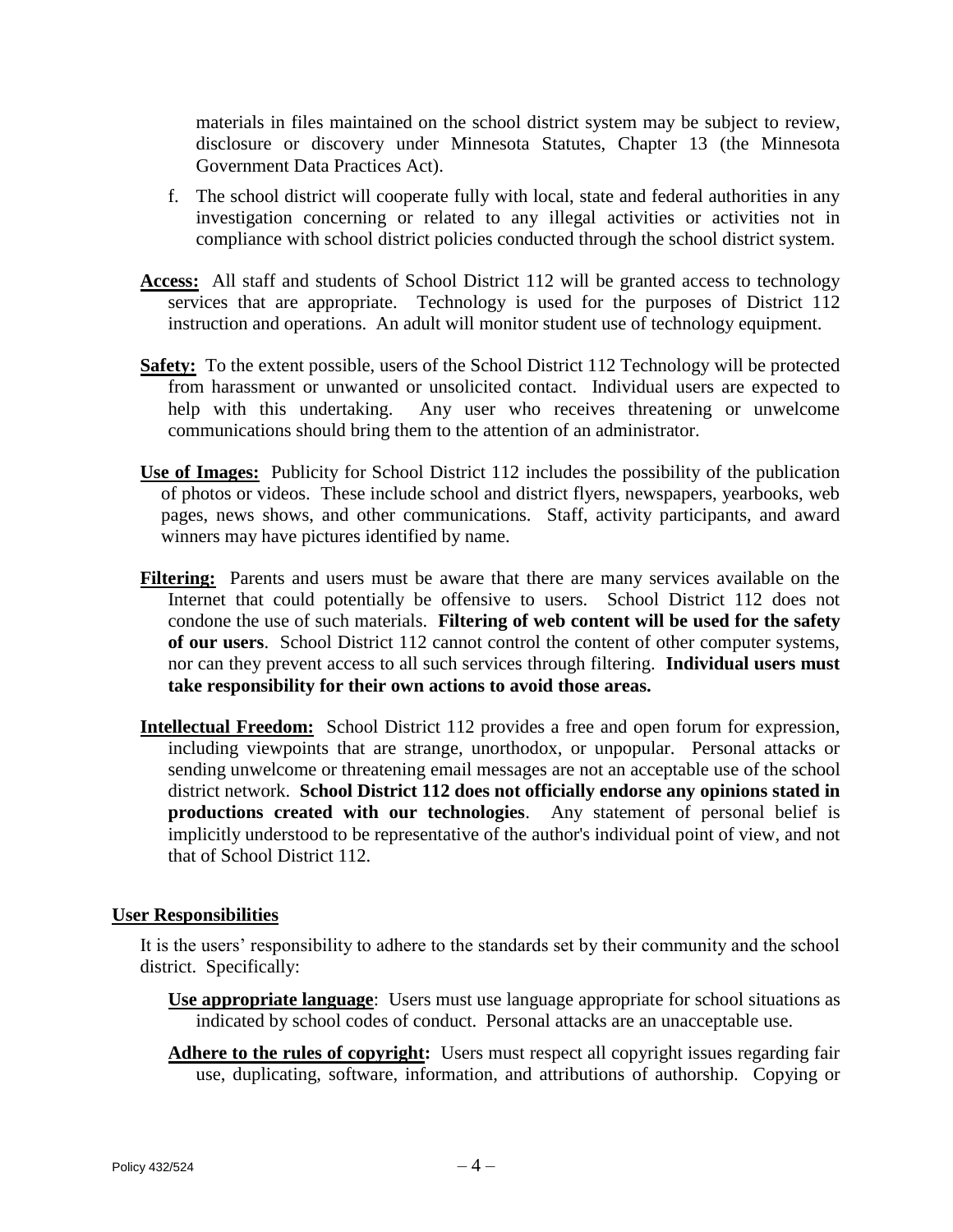publishing productions or communications without the original author's consent is prohibited.

- **Respect the privacy of other users:** Users will not post personal contact information about others, except as allowed elsewhere in this document. Data, passwords, or files belonging to other users may not be copied, modified, or searched without their permission. Users should keep their passwords private, and no attempt should be made to guess another's password.
- **Use of technology for any illegal activities is prohibited**: Illegal activities include harassment, threatening the safety of another person, tampering with computer hardware or software, unauthorized entry into computers, or knowledgeable vandalism or destruction of computer files. Such activity is considered a crime under state and federal law.
- **Help avoid the spread of computer viruses**: Deliberate attempts to degrade or disrupt system performance of any computer system by spreading computer viruses is considered criminal activity under state and federal law.
- **Users have full responsibility for the use of their account**: All violations of this policy that can be traced to an individual account name will be treated as the responsibility of the account user. A fee may be charged to your account for printing or copying. **Under no conditions should you give your password to another user.**
- **Do not reveal personal information to unknown users**: Never reveal the address or phone numbers of another person without their permission.
- **Be aware that e-mail and files are not guaranteed to be private**. All data residing on District 112 equipment is subject to the laws governing public access to data.

#### **Technology Product Guidelines**

Materials produced with the technology of School District 112 are subject to the following policies and guidelines:

- 1. They may only be displayed on district technology or web sites with the permission of an authorized staff member.
- 2. School District 112 publications (including, but not limited to, web pages, video recordings, audio recordings, brochures, newsletters, or other print media) may contain student information under the following guidelines:
	- a. Student photos or work may be identified by first name only, except for activity participants or award winners.
	- b. Roster information (i.e., height, grade, weight, role, photos) for activities may be published.
	- c. Information that could be published in a newspaper may also be published in School District 112 publications.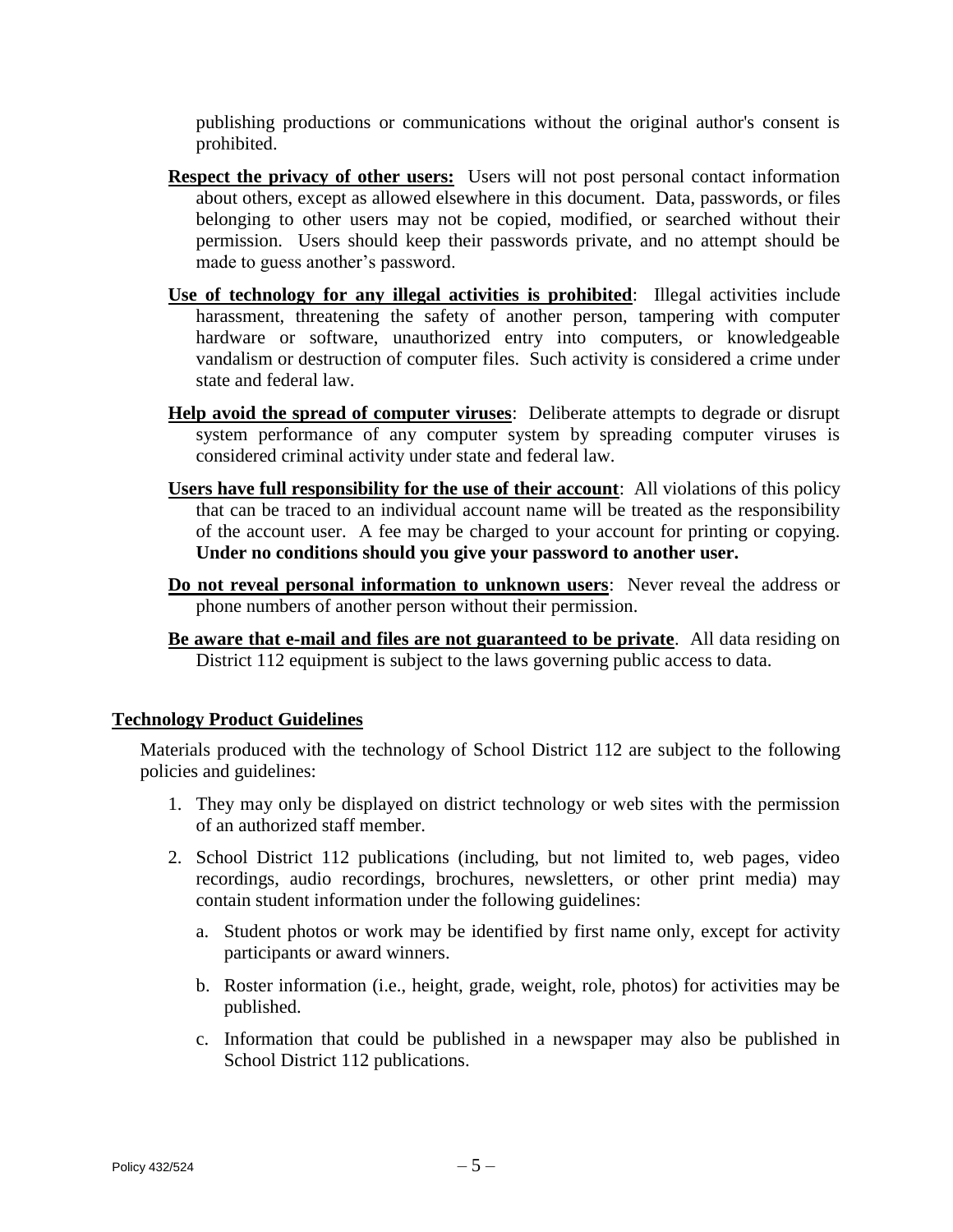- d. If this is not acceptable, parents or staff must complete the District *Request to Exclude Student Directory Information Form*.
- 3. Any production must adhere to all legal requirements, especially copyright law. Inclusion of copyrighted material including video, audio, transcripts, or web sites shall not be permitted without the appropriate Fair Use guidelines being met or releases being obtained. A sample Request for Permission to Copy Form is included in the Copyright Policy.
- 4. Public productions must recognize the privacy rights of the participants. A copy of a *Standard Release Form* for parent or guardian signature is attached. It should be used for public productions except for activities and awards.

#### **Network Guidelines:**

- 1. Staff members in School District 112 will receive an account, including Internet access, upon completion of a *Staff Application for Account and Consent Form*.
- 2. **Student use of the Internet will be monitored by an adult.**
- 3. In order to ensure smooth system operations, Network Administrators have the **authority to monitor all accounts.** Every effort will be made to maintain privacy and security in this process.
- 4. The **collection, creation, reception, maintenance, and dissemination of data** via the Internet, including electronic communications, is governed by Policy 406, Public and Private Personnel Data, and Policy 515, Protection and Privacy of Pupil Records.
- 5. **School District 112 does not warrant that the functions or services performed by their equipment, or that the information or software contained on the system will meet the user's requirements or that the operation of the system will be uninterrupted or error-free or that defects in the system will be corrected. School District 112 Area Network is provided on an "as is, as available" basis.**
- 6. School District 112 assumes no responsibility or liability for any **charges** including, but not limited to, long distance charges, per minute (unit) surcharges, goods and services, and/or equipment or line costs incurred by user while using or accessing School District 112 Technology.
- 7. Commercial uses of School District 112 Area Technology are strictly prohibited unless prior written consent from the system administrators has been granted.
- 8. **Copyrighted material** must not be placed on any system in School District 112 without the author's permission. Members may not download copyrighted material for their own use. Only public domain files, and files in which the author has given expressed **consent for on-line distribution**, may be used on our technology.
- 9. **Students may not download or install software on our computers or networks without the permission of a technology staff member**. Any software having the purpose of damaging other members' systems or the School District 112 Area Network System (e.g., computer viruses) is specifically prohibited. The system administrators, at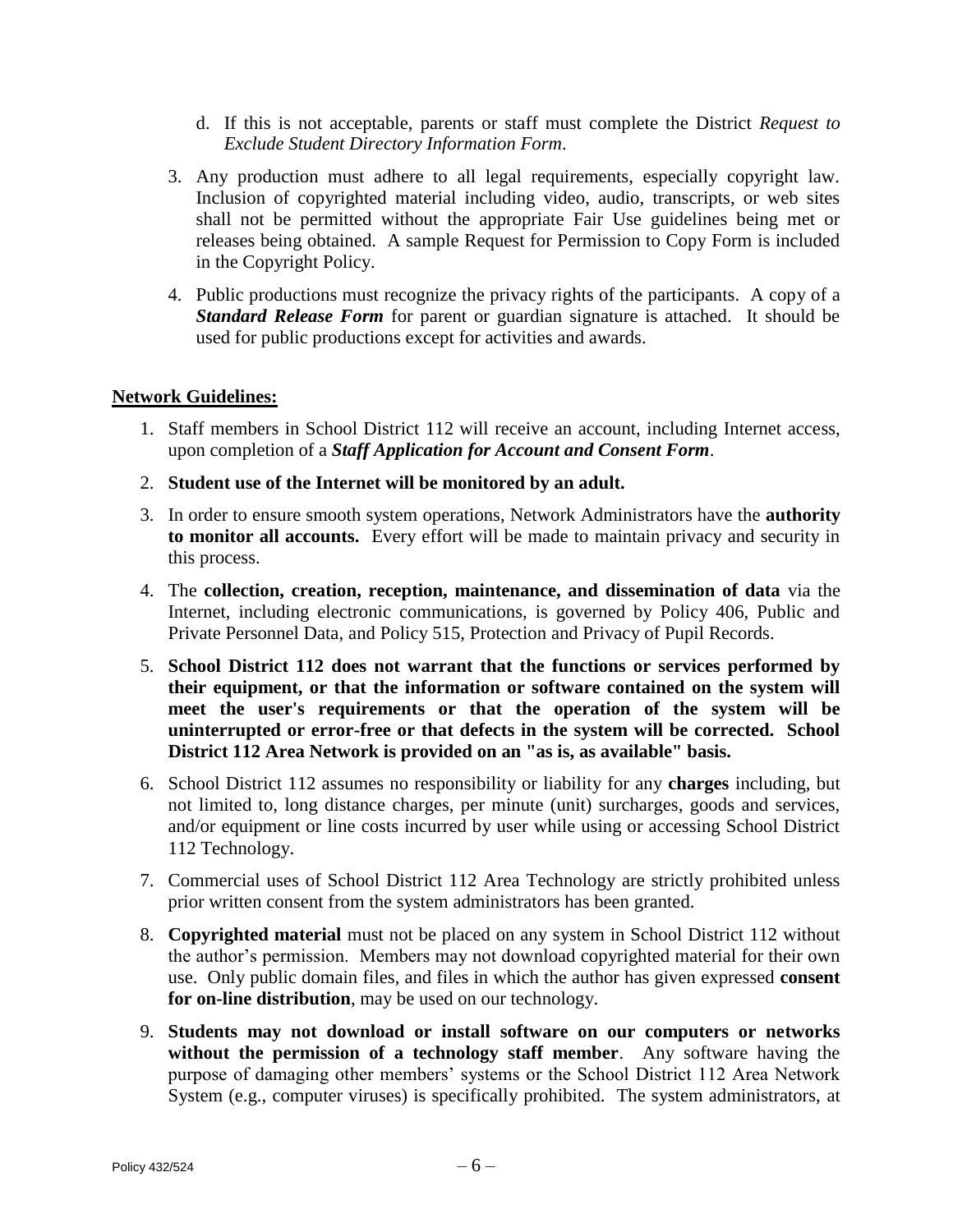their sole discretion, reserve the right to refuse posting of files, to remove files, or to immediately terminate the account of a user who misuses technology. School District 112 Area Network does not guarantee the suitability or performance of any software downloaded from School District 112 Area Network or any other system accessed through the School District 112 Area Network.

- 10. **Electronic mail** will be provided for staff members. Students may use one of the many free electronic mail accounts. A canceled account will not retain its mail. Staff are expected to remove old messages in a timely fashion and the system administrators may remove such messages if not attended to regularly by the staff member. The system administrators and/or school district officials will investigate complaints regarding mail that is alleged to contain defamatory, inaccurate, abusive, obscene, profane, sexually oriented, threatening, racially offensive, or illegal material. School District 112 reserves the right to cooperate fully with local, state, or federal officials in any investigation concerning or relating to any mail transmitted on the network.
- 11. The system administrators reserve the right to set **quotas for disk usage** on the system. A member who exceeds his/her quota will be advised to delete files to return to compliance or may have his/her files removed by a system administrator if necessary.
- 12. If a user feels that he/she can identify a **security** problem on the School District 112 Area Network, he/she must notify the Help Desk or a system administrator. The person should not demonstrate the problem to others. Attempts to log into the system using another member's account or as a system administrator will result in termination of the account. Users should immediately notify the Help Desk if their password is lost or stolen, or if they have reason to believe that someone has obtained unauthorized access to their account. Any person identified as a security risk or having a history of problems with other computer systems may be denied access to the School District 112 Area Network.
- 13. The administrators reserve the right, at their discretion, to suspend or terminate users' access to and use of School District 112 Area Network upon any breach of the Acceptable Use Policy by a member.
- 14. Staff, student, and guest user violations of the District Acceptable Use Policy will be handled in accordance with appropriate collective bargaining unit or other applicable school district employee or student discipline policies or personnel policies.

# **Internet School Web Site Required Details and Safeguards:**

All pages posted to a District 112 Internet site require the approval of the building administrator or his or her designee. Individual work and pictures may be published on the web under the guidelines below. If this is not acceptable, parents must annually complete the district "*Request to Exclude Student Directory Information*" form available in school offices.

- Student photos may be identified by *first name only*, except in activity or award photos.
- Student work may be identified by *first name only,* except for activities.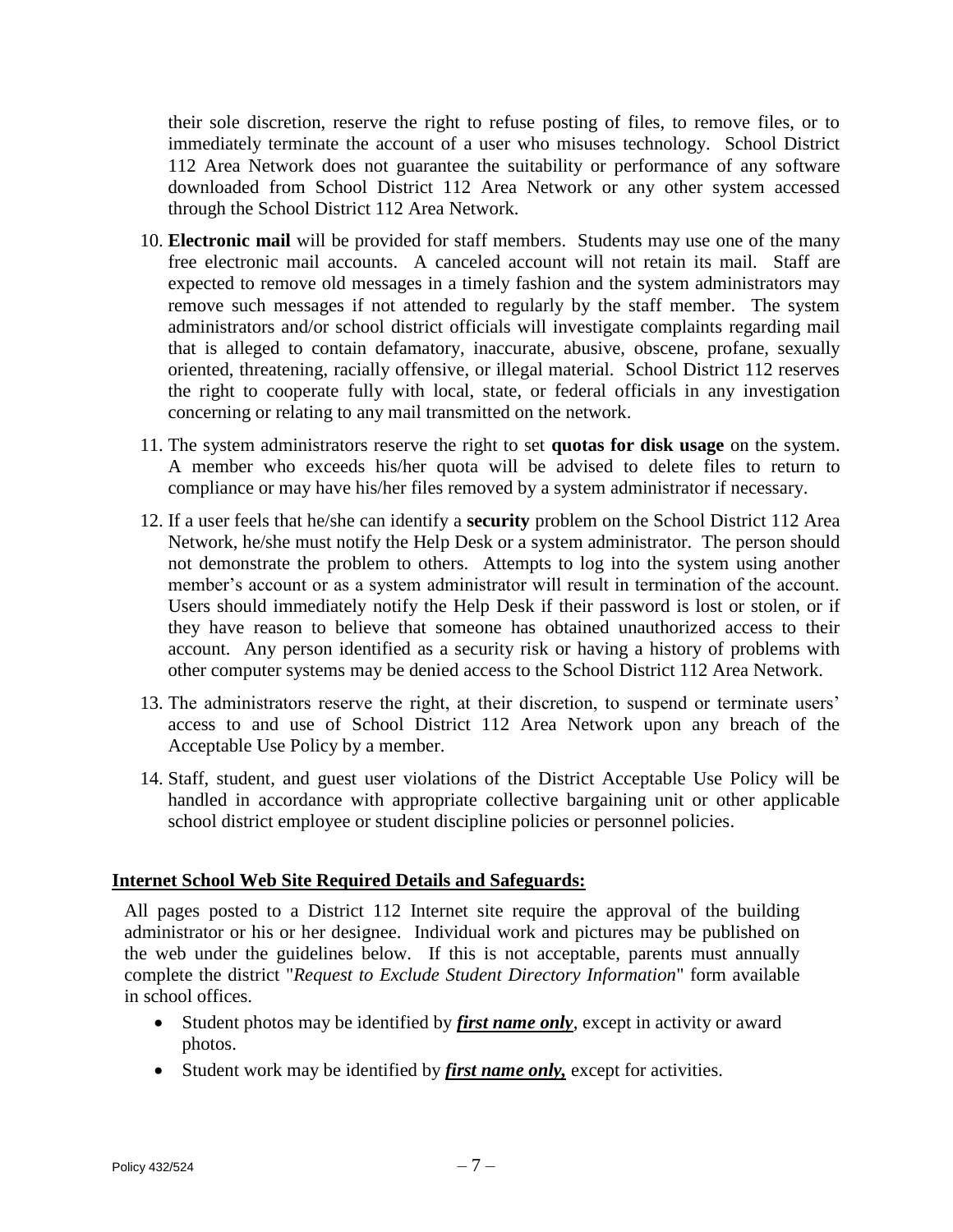Awards won by students/staff may be identified by first and last name with a picture.

Site details should include:

- Picture file names should maintain personal privacy
- An identifiable home page (index.html)
- An Image folder with often used images should be included in the root directory
- School name
- School address
- School's main phone numbers
- Email link to School Webmaster
- School daily schedule
- School's mission statement, philosophy, and goals

### **Intranet School Web Site Details and Safeguards:**

These pages are for the use of our staff and students. All of the pages have been reviewed by a staff member and are included at the discretion of School District 112. They do not reflect the beliefs, standards, or values of School District 112. We reserve all rights to list, change, modify, delete, or remove any page without notification or permission of the creator. School District 112 is not responsible for any loss or damages to or from these pages.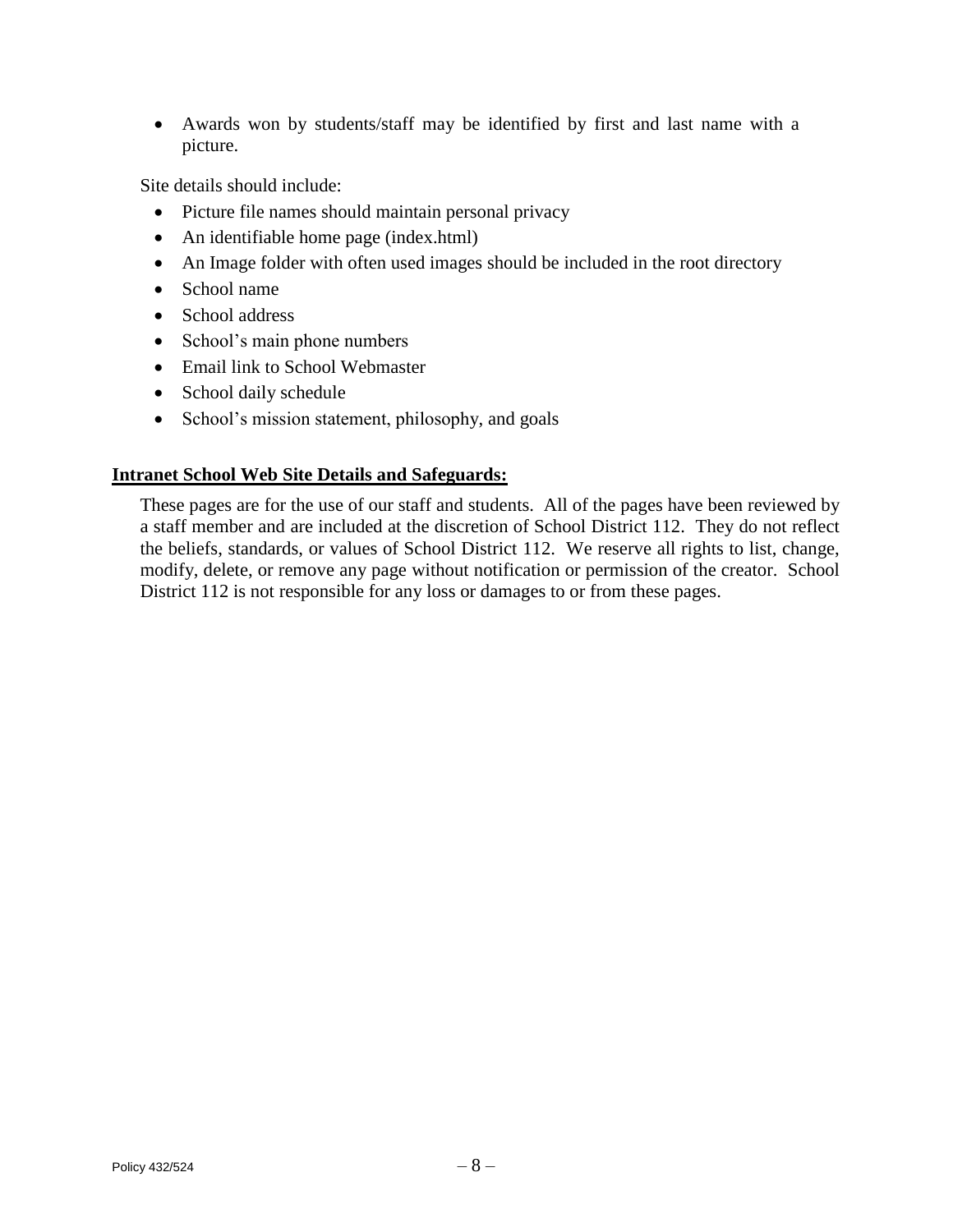| School<br>District | User's Full Name (please print):                                                                                                                                                                                                                                      |
|--------------------|-----------------------------------------------------------------------------------------------------------------------------------------------------------------------------------------------------------------------------------------------------------------------|
|                    |                                                                                                                                                                                                                                                                       |
|                    |                                                                                                                                                                                                                                                                       |
|                    | Zip: ___________  Home Phone: ________________________                                                                                                                                                                                                                |
| I am a             |                                                                                                                                                                                                                                                                       |
|                    |                                                                                                                                                                                                                                                                       |
|                    |                                                                                                                                                                                                                                                                       |
|                    |                                                                                                                                                                                                                                                                       |
|                    | further understand that any violation of these regulations is unethical and may constitute a<br>criminal offense. Should I violate any regulations, my access privileges may be revoked,<br>school disciplinary action may be taken, and/or appropriate legal action. |
|                    |                                                                                                                                                                                                                                                                       |
|                    |                                                                                                                                                                                                                                                                       |
|                    | Upon completion of this form, submit it to the District 112 Help Desk at District Education Center, 11<br>Peavey Road, 952-556-6149. When an account has been created you will be notified as to User ID and<br>initial password.                                     |
|                    | For Help Desk Use Only:                                                                                                                                                                                                                                               |
|                    |                                                                                                                                                                                                                                                                       |